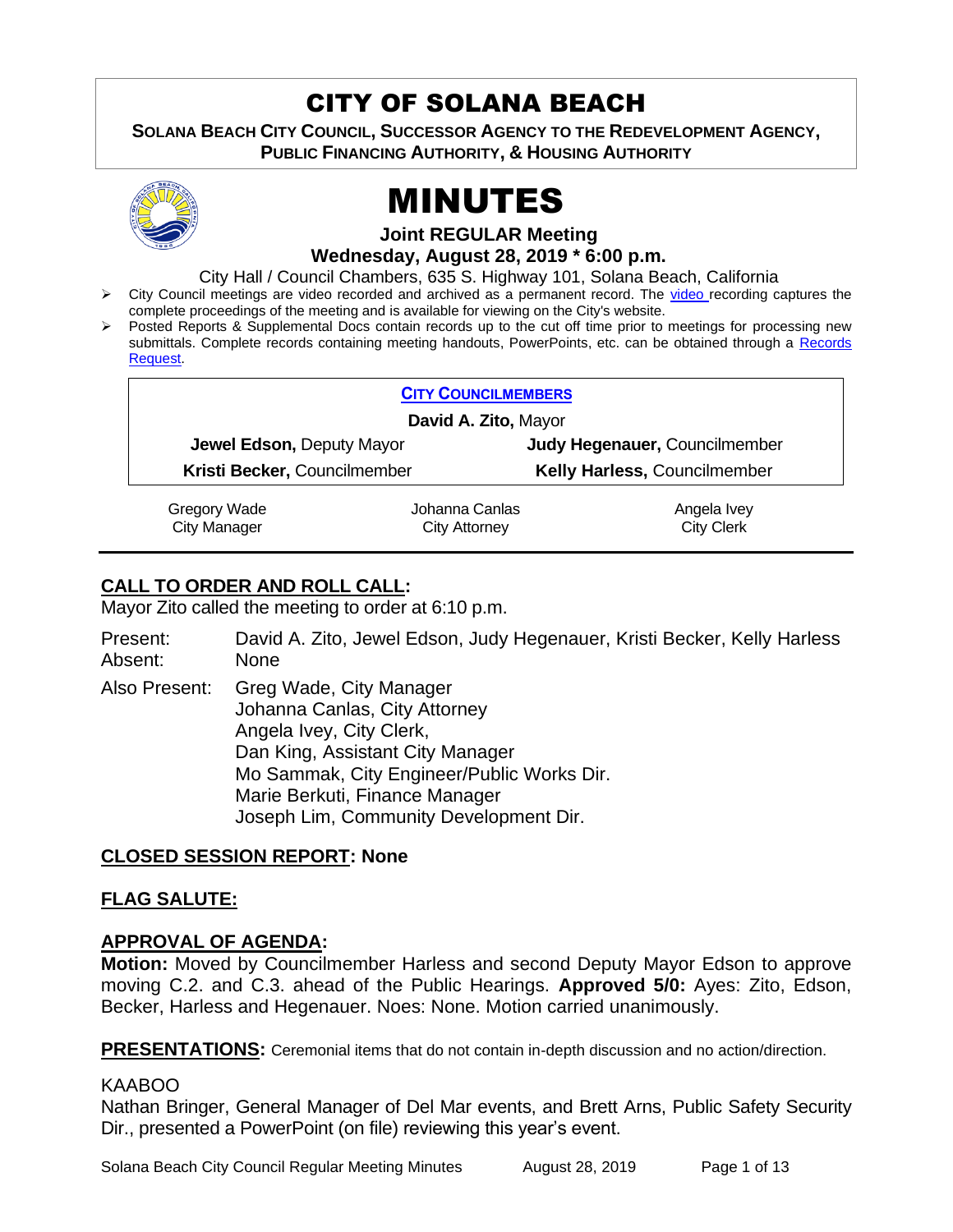Council, Staff, and speakers discussed the costs for extra law enforcement in Solana Beach due to the event, KAABOO's intent to pay for the extra efforts and costs, daily cleanup, hotline for residents, support of the event, and bike transportation access.

### **ORAL COMMUNICATIONS:**

This portion of the agenda provides an opportunity for members of the public to address the City Council on items relating to City business and not appearing on today's agenda by submitting a speaker slip (located on the back table) to the City Clerk. Comments relating to items on this evening's agenda are taken at the time the items are heard. Pursuant to the Brown Act, no action shall be taken by the City Council on public comment items. Council may refer items to the City Manager for placement on a future agenda. The maximum time allotted for each presentation is THREE MINUTES (SBMC 2.04.190). Please be aware of the timer light on the Council Dais.

Heiock Kim introduced the Kim Center for Social Balance that strives for gender equity in the workplace by helping communities and employers design structured action plans for gender justice, and stated that the Center had developed collaborative efforts with regional leaders, and requested that Council proclaim Workplace Gender Equity Day.

Julie Union, Solana Beach School District Board member, spoke about visiting all of the schools on the first day of school and introduced the new Solana Beach School District Superintendent Jodee Brentlinger.

Jodee Bretlinger, Solana Beach School District Superintendent, spoke about her first year in this position, the successful first day of school, new principal Kimberly Pinkerton of Skyline School, the productive relationship and continued partnership with City Staff, the next reconstruction project at Solana Vista School, and working towards environmentally friendly initiatives such as banning plastic utensils.

Jonathan Collopy spoke about updates of the City of Kindness endeavor which included meeting with City Staff and discussing several ideas and that he would be returning to Council with some initiatives.

Brett Gobar spoke about the City's water efficient regulations, his preparation to demo his home to build an Eco house and grow local organic food, the current ordinance was dictated by the State of California, water conservation was needed for growing food, raising the price of water, requiring gray water and black water recycling and reuse, requiring waterless urinals in all buildings, immediately convert all irrigation to drip, and 3 inches of mulch on exposed landscape would reduce evaporation and help build bacteria and micro-wise fungus in the soil, and asked Council to consider initiating some of these efforts.

Mayor Zito said that he wanted to mention for the public that the City's sewage treatment facility currently recycled about 50% of the wastewater which was returned for use in purple pipe irrigation, and that the ultimate objective was to move to a potable reuse utilizing all of the wastewater stream to the extent it could be recycled for regular water use.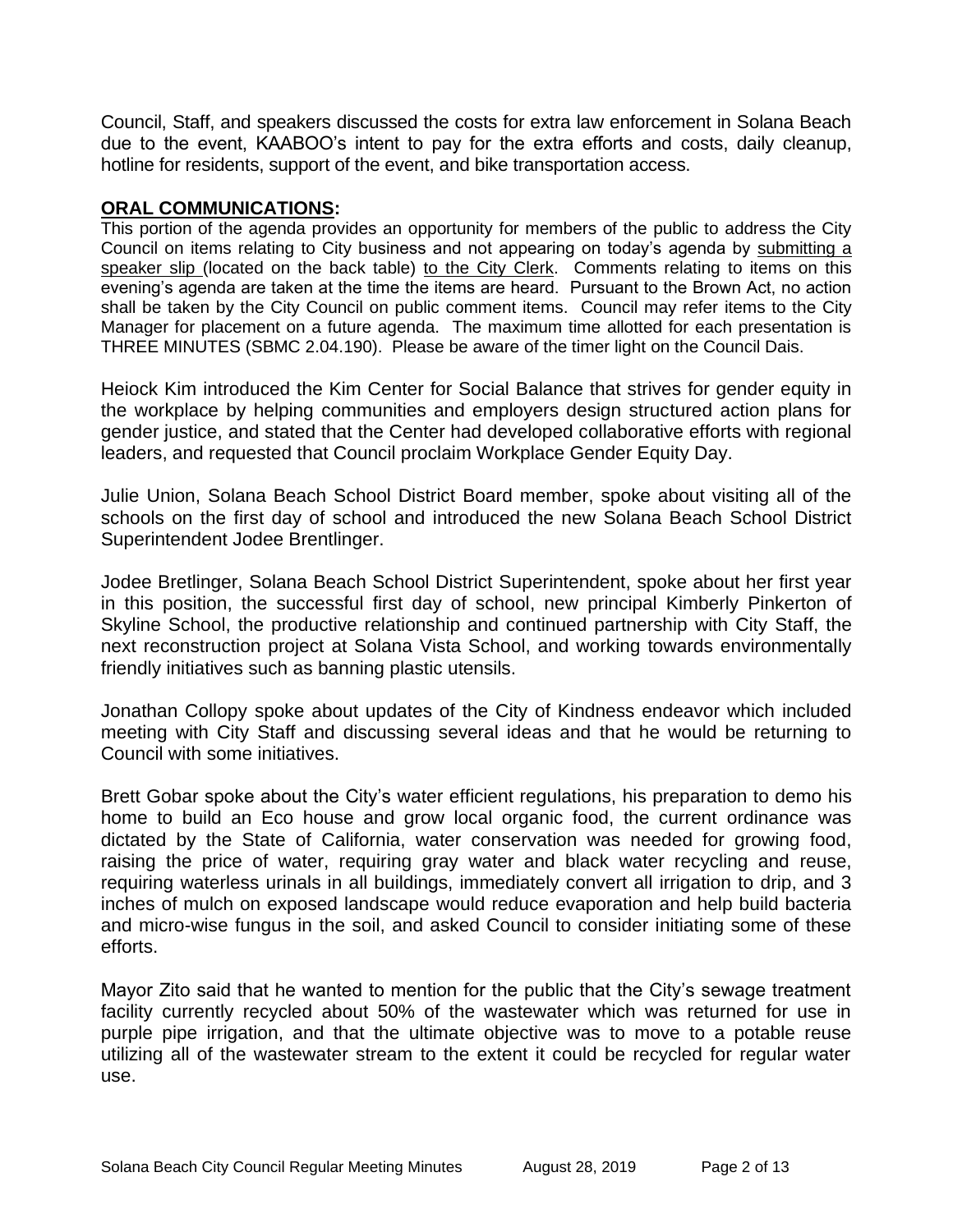Tracy Richmond spoke about the bathrooms at Fletcher Cove and the need to replace the signs making all bathrooms non-gender so that women were not waiting in lines when men's restrooms were empty, which would benefit many visitors especially during large group events.

# **COUNCIL COMMUNITY ANNOUNCEMENTS / COMMENTARY:**

Council reported community announcements and events.

# **A. CONSENT CALENDAR:** (Action Items) (A.1. - A.12.)

Items listed on the Consent Calendar are to be acted in a single action of the City Council unless pulled for discussion. Any member of the public may address the City Council on an item of concern by submitting to the City Clerk a speaker slip (located on the back table) before the Consent Calendar is addressed. Those items removed from the Consent Calendar by a member of the Council will be trailed to the end of the agenda, while Consent Calendar items removed by the public will be discussed immediately after approval of the Consent Calendar.

# **A.1.** THIS ITEM HAS BEEN LEFT BLANK

# **A.2. Register Of Demands.** (File 0300-30)

Recommendation: That the City Council

1. Ratify the list of demands for June 22 – August 9, 2019.

#### [Item A.2. Report \(click here\)](https://solanabeach.govoffice3.com/vertical/Sites/%7B840804C2-F869-4904-9AE3-720581350CE7%7D/uploads/Item_A.2._Report_(click_here)_08-28-19_-_O.pdf)

**Motion:** Moved by Deputy Mayor Edson and second by Councilmember Becker to approve. **Approved 5/0:** Ayes: Zito, Edson, Becker, Harless and Hegenauer. Noes: None. Motion carried unanimously.

# **A.3. General Fund Adopted Budget for Fiscal Year 2019-2020 Changes.** (File 0330-30)

Recommendation: That the City Council

1. Receive the report listing changes made to the Fiscal Year 2019-2020 General Fund Adopted Budget.

# [Item A.3. Report \(click here\)](https://solanabeach.govoffice3.com/vertical/Sites/%7B840804C2-F869-4904-9AE3-720581350CE7%7D/uploads/Item_A.3._Report_(click_here)_08-28-19_-_O.pdf)

**Motion:** Moved by Deputy Mayor Edson and second by Councilmember Becker to approve. **Approved 5/0:** Ayes: Zito, Edson, Becker, Harless and Hegenauer. Noes: None. Motion carried unanimously.

# **A.4. Community Grant Fiscal Year 2018-19 Expenditure Report.** (File 0330-25)

Recommendation: That the City Council

1. Accept and file report.

#### [Item A.4. Report \(click here\)](https://solanabeach.govoffice3.com/vertical/Sites/%7B840804C2-F869-4904-9AE3-720581350CE7%7D/uploads/Item_A.4._Report_(click_here)_08-28-19_-_O.pdf)

**Motion:** Moved by Deputy Mayor Edson and second by Councilmember Becker to approve. **Approved 5/0:** Ayes: Zito, Edson, Becker, Harless and Hegenauer. Noes: None. Motion carried unanimously.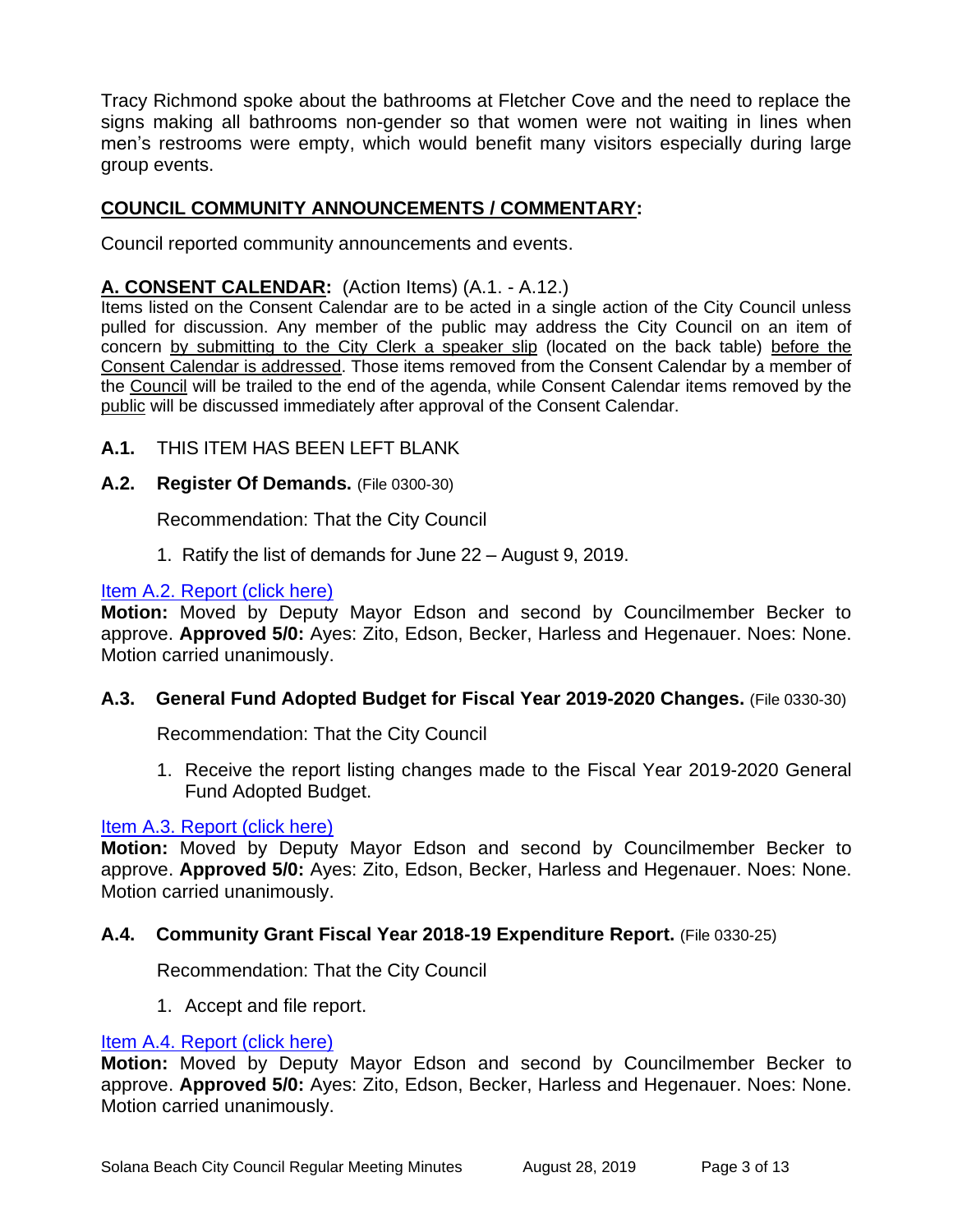# **A.5. Emergency Storm Drainpipe Repairs in the Solana Beach Towne Centre Update No. 7.** (File 0850-40)

Recommendation: That the City Council

1. Receive Update No. 7 and provide further direction, if necessary.

#### [Item A.5. Report \(click here\)](https://solanabeach.govoffice3.com/vertical/Sites/%7B840804C2-F869-4904-9AE3-720581350CE7%7D/uploads/Item_A.5._Report_(click_here)_08-28-19_-_O.pdf)

**Motion:** Moved by Deputy Mayor Edson and second by Councilmember Becker to approve. **Approved 5/0:** Ayes: Zito, Edson, Becker, Harless and Hegenauer. Noes: None. Motion carried unanimously.

#### **A.6. Sales Tax Information and Audit Services.** (File 0390-70)

Recommendation: That the City Council

1. Adopt **Resolution 2019-104** authorizing the City Manager to approve a Professional Services Agreement with HDL for five years to provide sales tax information and audit services for FY 2019/20 through FY 2023/24 for an amount not to exceed \$20,000 per agreement year for a total of \$100,000.

#### [Item A.6. Report \(click here\)](https://solanabeach.govoffice3.com/vertical/Sites/%7B840804C2-F869-4904-9AE3-720581350CE7%7D/uploads/Item_A.6._Report_(click_here)_08-28-19_-_O.pdf)

**Motion:** Moved by Deputy Mayor Edson and second by Councilmember Becker to approve. **Approved 5/0:** Ayes: Zito, Edson, Becker, Harless and Hegenauer. Noes: None. Motion carried unanimously.

#### **A.7. Marvista-Canyon-Glenmont Storm Drain Project Notice of Completion.** (File 0850- 40)

Recommendation: That the City Council

- 1. Adopt **Resolution 2019-114**:
	- a. Authorizing the City Council to accept as complete the Marvista-Canyon-Glenmont Storm Drain, Bid 2018-04, performed by Scott Michael, Inc.
	- b. Authorizing the City Clerk to file a Notice of Completion.

# [Item A.7. Report \(click here\)](https://solanabeach.govoffice3.com/vertical/Sites/%7B840804C2-F869-4904-9AE3-720581350CE7%7D/uploads/Item_A.7._Report_(click_here)_08-28-19_-_O.pdf)

**Motion:** Moved by Deputy Mayor Edson and second by Councilmember Becker to approve. **Approved 5/0:** Ayes: Zito, Edson, Becker, Harless and Hegenauer. Noes: None. Motion carried unanimously.

# **A.8. La Colonia Skatepark Project Notice of Completion.** (File 0720-40)

Recommendation: That the City Council

- 1. Adopt **Resolution 2019-112**:
	- a. Authorizing the City Council to accept as complete the La Colonia Skate Park, Bid No. 2018-01, constructed by California Skateparks.
	- b. Authorizing the City Clerk to file a Notice of Completion.
	- c. Authorizing the City Manager to sign Change Order No. 3 on behalf of the City.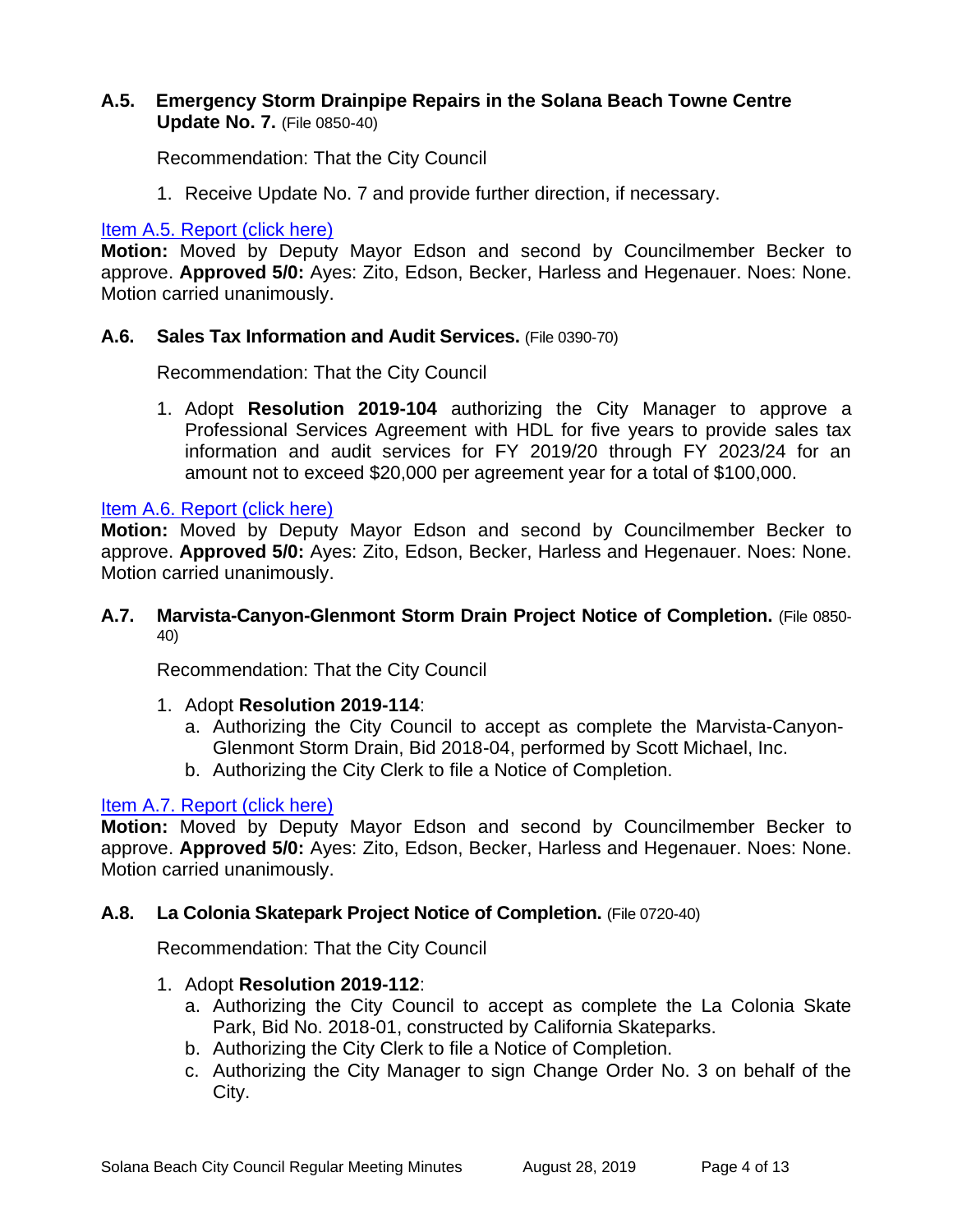- d. Authorizing an appropriation of \$20,000 into the donation revenue account and into the La Colonia Skate Park project in the City CIP fund.
- e. Appropriating \$11,763 from undesignated reserves for Capital Improvement Program projects into the project account for the La Colonia Skate Park.
- f. Authorizing the City Treasurer to amend the FY 2019/2020 Adopted Budget accordingly.

#### Item A.8. Report (click here)

**Motion:** Moved by Deputy Mayor Edson and second by Councilmember Becker to approve. **Approved 5/0:** Ayes: Zito, Edson, Becker, Harless and Hegenauer. Noes: None. Motion carried unanimously.

**A.9. Professional Landscape and Coastal Geotechnical Engineering Contract Services.** (File 0600-05)

Recommendation: That the City Council

- 1. Adopt **Resolution 2019-119** authorizing the City Manager to execute a Professional Services Agreement with Pamela Elliott Landscape Architect.
- 2. Adopt **Resolution 2019-120** authorizing the City Manager to execute Professional Services Agreements with GeoPacifica Inc. and CTE Inc.

#### [Item A.9. Report \(click here\)](https://solanabeach.govoffice3.com/vertical/Sites/%7B840804C2-F869-4904-9AE3-720581350CE7%7D/uploads/Item_A.9._Report_(click_here)_08-28-19_-_O.pdf)

**Motion:** Moved by Deputy Mayor Edson and second by Councilmember Becker to approve. **Approved 5/0:** Ayes: Zito, Edson, Becker, Harless and Hegenauer. Noes: None. Motion carried unanimously.

# **A.10. City's Housing and Safety Elements Update Consulting Services.** (File 0630-10)

Recommendation: That the City Council

1. Adopt **Resolution 2019-118** authorizing the City Manager to execute a Professional Services Agreement with Kimley-Horn and Associates Inc. for an amount not to exceed \$79,999.

#### [Item A.10. Report \(click here\)](https://solanabeach.govoffice3.com/vertical/Sites/%7B840804C2-F869-4904-9AE3-720581350CE7%7D/uploads/Item_A.10._Report_(click_here)_08-28-19_-_O.pdf)

**Motion:** Moved by Deputy Mayor Edson and second by Councilmember Becker to approve. **Approved 5/0:** Ayes: Zito, Edson, Becker, Harless and Hegenauer. Noes: None. Motion carried unanimously.

#### **A.11. Video Broadcasting Services.** (File 0190-70)

Recommendation: That the City Council

- 1. Approve **Resolution 2019-122**:
	- a. Awarding Bob Hoffman Video and Photography an increased amount not to exceed \$22,240 for FY 2018/19.
	- b. Awarding Bob Hoffman Video and Photography an increased hourly rate of \$84 per person and an amount not to exceed of \$23,500 for the FY 2019/20 agreement extension through FY 2020/21.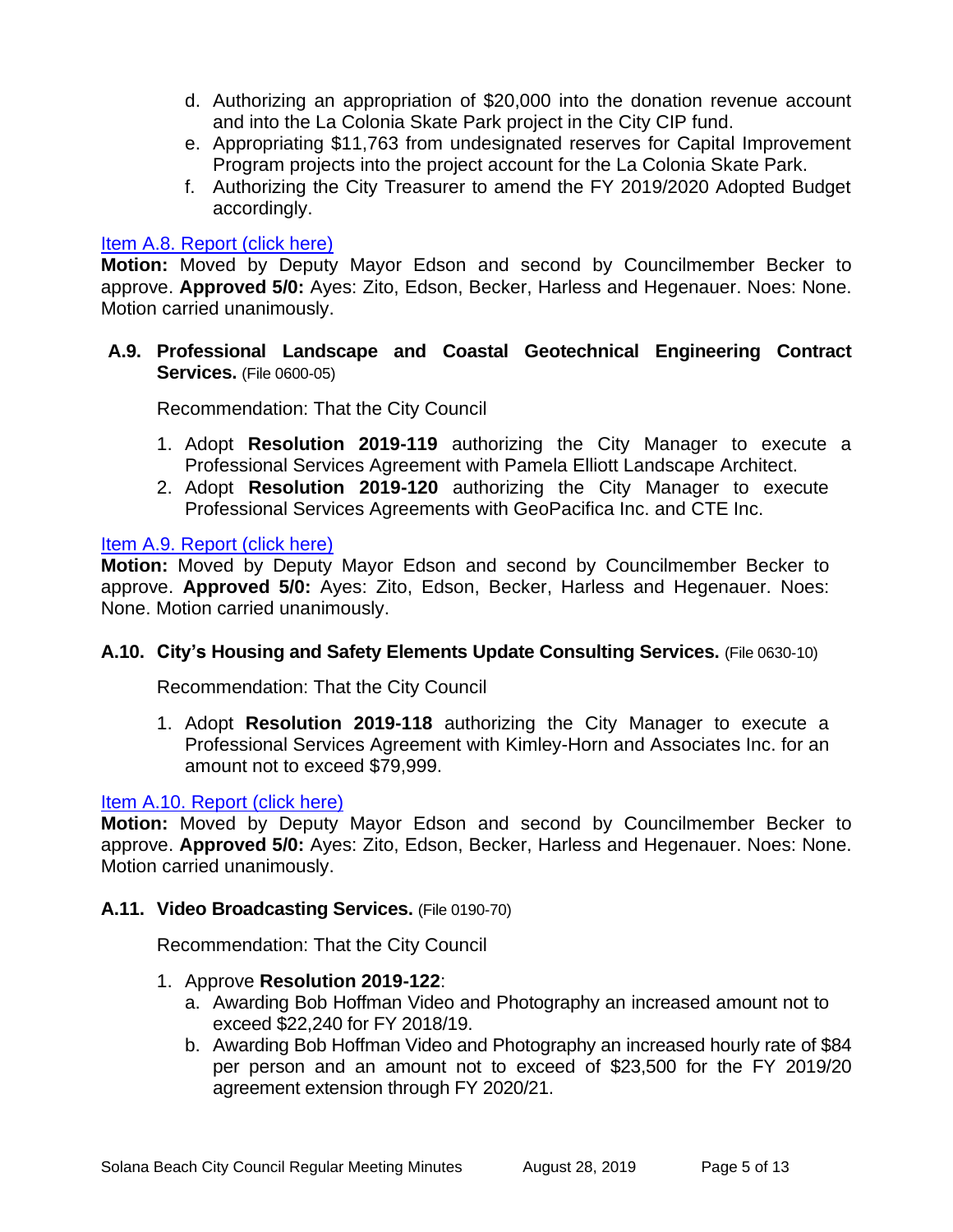c. Authorizing the City Manager to amend the FY 2018/19 agreement and the agreement extensions through FY 2020/21 with Bob Hoffman Video and Photography.

#### [Item A.11. Report \(click here\)](https://solanabeach.govoffice3.com/vertical/Sites/%7B840804C2-F869-4904-9AE3-720581350CE7%7D/uploads/Item_A.11._Report_(click_here)_08-28-19_-_O.pdf)

**Motion:** Moved by Deputy Mayor Edson and second by Councilmember Becker to approve. **Approved 5/0:** Ayes: Zito, Edson, Becker, Harless and Hegenauer. Noes: None. Motion carried unanimously.

# **A.12. State Homeland Security Program Grant Funds for 800 MHz Replacement Radios.** (File 0260-40)

Recommendation: That the City Council

- 1. Approve **Resolution 2019-121**:
	- a. Accepting \$12,136 in federal funds from a 2018 State Homeland Security Program (SHSP) grant awarded to the City of Solana Beach for the purchase of 800 MHz radios.
	- b. Authorizing the Fire Chief, or his designee, to sign and submit the required California Governor's Office of Emergency Services Fiscal Year (FY) 2018 Grant Assurances.
	- c. Approving an appropriation of \$12,136 to the Federal Grant revenue account and the Minor Equipment expenditure account for the Fire Department both in the Public Safety Special Revenue fund.
	- d. Authorizing the City Treasurer to amend the FY 2019/20 Adopted Budget accordingly.

#### [Item A.12. Report \(click here\)](https://solanabeach.govoffice3.com/vertical/Sites/%7B840804C2-F869-4904-9AE3-720581350CE7%7D/uploads/Item_A.12._Report_(click_here)_08-28-19_-_O.pdf)

**Motion:** Moved by Deputy Mayor Edson and second by Councilmember Becker to approve. **Approved 5/0:** Ayes: Zito, Edson, Becker, Harless and Hegenauer. Noes: None. Motion carried unanimously.

#### **C.2. Introduce (1 st Reading) Ordinance 504 - Regulation of Food Service Ware, Polystyrene and Plastic Bottles in Furtherance of Protecting the Environment and Reducing Single-Use Plastics and Waste.** (File 0230-55)

Recommendation: That the City Council

1. Discuss and consider Introduction of **Ordinance 504** amending SBMC Title 5 to expand the ban on polystyrene products to address single-use plastics and plastic bottles on City property.

[Item C.2. Report \(click here\)](https://solanabeach.govoffice3.com/vertical/Sites/%7B840804C2-F869-4904-9AE3-720581350CE7%7D/uploads/Item_C.2._Report_(click_here)_08-28-19_-_O.pdf) 

[Item C.2. Updated Report #1 \(added 8-28 at 215pm\)](https://solanabeach.govoffice3.com/vertical/Sites/%7B840804C2-F869-4904-9AE3-720581350CE7%7D/uploads/Item_C.2._Updated_Report_1_(upd._8-28_at_140pm)_-_O.pdf)

[Item C.2. Supplemental Docs \(updated 8-28 at 215pm\)](https://solanabeach.govoffice3.com/vertical/Sites/%7B840804C2-F869-4904-9AE3-720581350CE7%7D/uploads/Item_C.2._Supplemental_Docs_(Upd._8-28_at_2pm)_-_O.pdf)

Greg Wade, City Manager, introduced the item.

*Posted Reports & Supplemental Docs contain records up to the cut off time, prior to the start of the meeting, for processing new submittals. The final official record containing handouts, PowerPoints, etc. can be obtained through a Records Request to the City Clerk's Office.*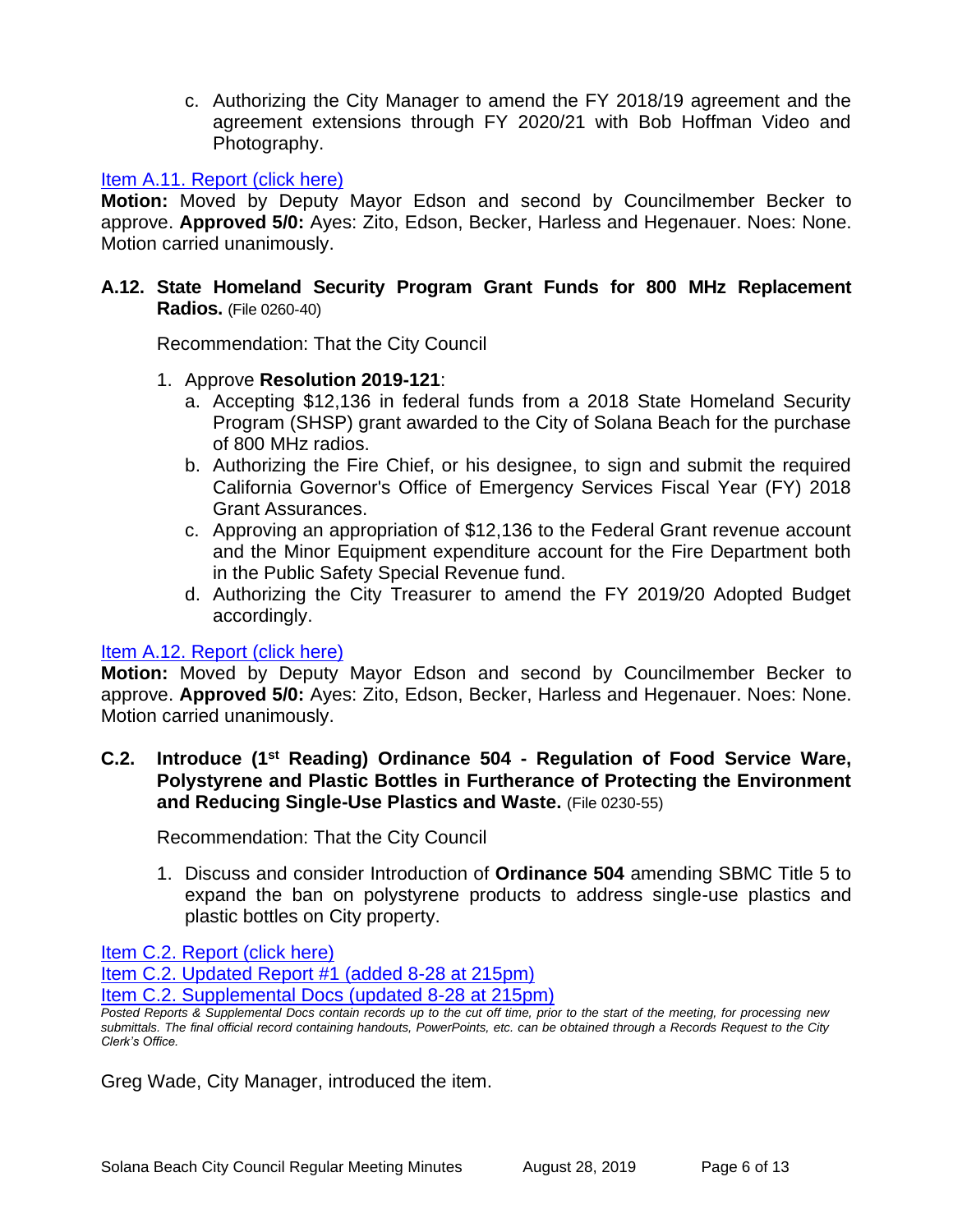Rimga Viskanta, Sr. Management Analyst, presented a PowerPoint (on file) reviewing the proposed policy to restrict the use of single-use plastics, requiring that packaging be recyclable or compostable, the public outreach to the Business Liaison Standing Committee, the Chamber of Commerce, the California Grocers Association, Restaurant Association, American Beverage Association, local stores and restaurants and collaboration with Surfrider to reach additional businesses. She said that the feedback overall had been positive with some requests for modifications, reviewed the ban of the various plastics and polystyrene used in restaurants, grocers, and stores as well as used at City sponsored events and functions and on City properties.

Peter Zahn (time donated by Kathy Murphy and Marilee McLean), Chair of the Climate Action Commission, presented a PowerPoint (on file) reviewing the plastic waste issue, additional changes the Climate Action Commission would request including broader measures similar to San Francisco, restricting packet materials to only those that were compostable or recyclable, the time period schedule be based on compost availability, curbside, or two years, restricting bottled beverages of *one liter or less* rather than *less than one liter*, and providing free public water stations.

Council, Staff, and Mr. Zahn discussed that the timeframe to be either two years or when curbside compost pickup was available, if sooner, and that City Manager could extend a waiver, and that produce bags were missing from the ordinance due to sanitary aspects. Discussion continued regarding the application to mobile food trucks, retail food vendors, stores, shops, and sales outlet, and other establishments that provided prepared food, that the plastic bottles restriction only applied to City facilities, City permitted events, and City permittee but not to outside stores selling to consumers, and the effective date in November 2020.

Mary Yang (time donated by Rose Ann Sharp) presented a PowerPoint (on file) reviewing plastics and climate change, that recycling was not the solution since there was too much to recycle and less than 7% of plastic bottles were recycled, packaged/boxed water, recycling centers were closing due to that lack of revenues, alternative solutions, and the need to spread the message.

Alexander Ferron, Surfrider Foundation, spoke about Surfrider's support for the ordinance with the most comprehensive suggestions in version 2, the precedents Solana Beach sets in taking its positions, and appreciation for the City's efforts and legacy to care for people, land, and oceans.

Cindi Clemons spoke about her support for the ordinance to restrict the use and sale of non-recyclable and non-compostable products, to include language to restrict the sale of non-recyclables and non-compostable packing and shipping materials such as ice chests, pool and beach toys, dock floats, buoys, navigation markers made of polystyrene or plastic, and plastic and polystyrene products making their way to the ocean and overflowing the landfills.

Bret Gobar, 350.org, spoke about Solana Beach being the first to ban cigarettes on beaches, adding more to the ordinance to ban any and all single use plastic sold in the City including retail stores, Surfrider's collection of truckload of plastic waste from the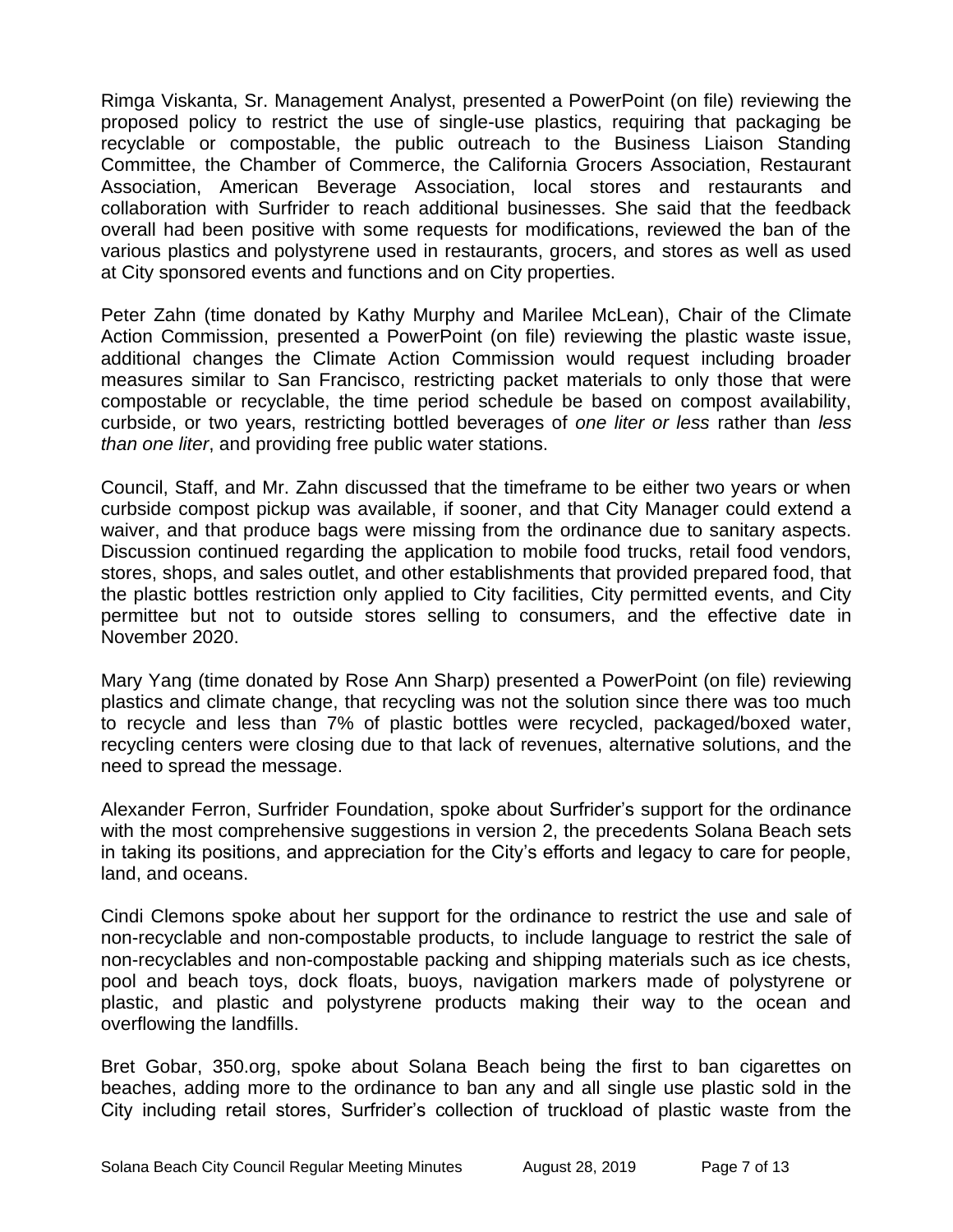beaches and the ocean reefs, and suggested a declaration be made to the state and federal government to take similar steps.

Jim Wang, Encinitas Environmental Commission, spoke about Encinitas considering similar proposals, all cities share the same beaches and ocean, and Solana Beach passing this ordinance would make way for other cities to follow.

Debra Shade, Solana Beach School Board Member, spoke about how this endeavor would provide extreme bold leadership making a major difference in the lives of children, the Echo Otters from Solana Beach who are monitoring food waste at schools by the students, and her support for the ordinance providing a better future for residents of Solana Beach.

David Kramer spoke about his involvement in the lagoon watershed for many years, his support for the most comprehensive measures, and support for the ordinance.

Jessica Moss, American Beverage Association, spoke about their PET (polyethylene terephthalate) bottles being 100% recyclable, PET being a most valuable commodity in the recycling market, PET bottles should always be recycled and never make their way to a landfill, their six reclaimer facilities in Southern California that supply 25% of the U.S. market for recycled plastic, they are recycled into new plastic flakes or pellets for new bottles or other materials, they can also be turned into Thermoforms for packaging for food and beverage, support for adding more water filling stations in the City, and expanding opportunities for recycling and education at city sponsored events and functions.

Tim James, California Grocers Association, spoke about their understanding of the City's intent, the preference to harmonize the dates for changes to be made at one time rather than segregating changes of the ban of sales of certain plastic products from serving prepared food in plastic products, many other similar ordinances provided 12 months to allow time for changes to take place, and clarification of language for the meat portion of products to read as 'curbside composting' instead of 'commercial.'

Chris Duggan, California Restaurant Association (CRA), spoke about Staff's outreach for input and guidance, the ordinance being a balanced approach, a request for "upon offer" to help ensure smooth transaction for takeout orders, their request for implementation dates to coincide, and a 12-month period to comply upon final passage.

Julie Cabera, Clean Earth for Kids, John Bottorff, and Suzanne Hume, spoke about their request to reduce plastics, volunteering for CleanEarth4Kids.org efforts, the production and incineration of plastics adding 850 million metric tons of greenhouse gases in the atmosphere this year, the plastic industry emitting an estimated 1.34 gigatons per year by year 2030, asking restaurants to not use plastic utensils, the majority of recyclables were not being recycled, and support for the ordinance.

Stella and Nadia Erkam spoke about being a local 6<sup>th</sup> grade teacher at Solana Santa Fe Elementary, the annual Ocean Week engaging in conservation efforts including public service announcements as education, changing legislation being the most effective in making change, 8 million tons of trash are being dumped in the ocean each year, there being more plastic in the ocean than fish in year 2050, the European Union votes to ban all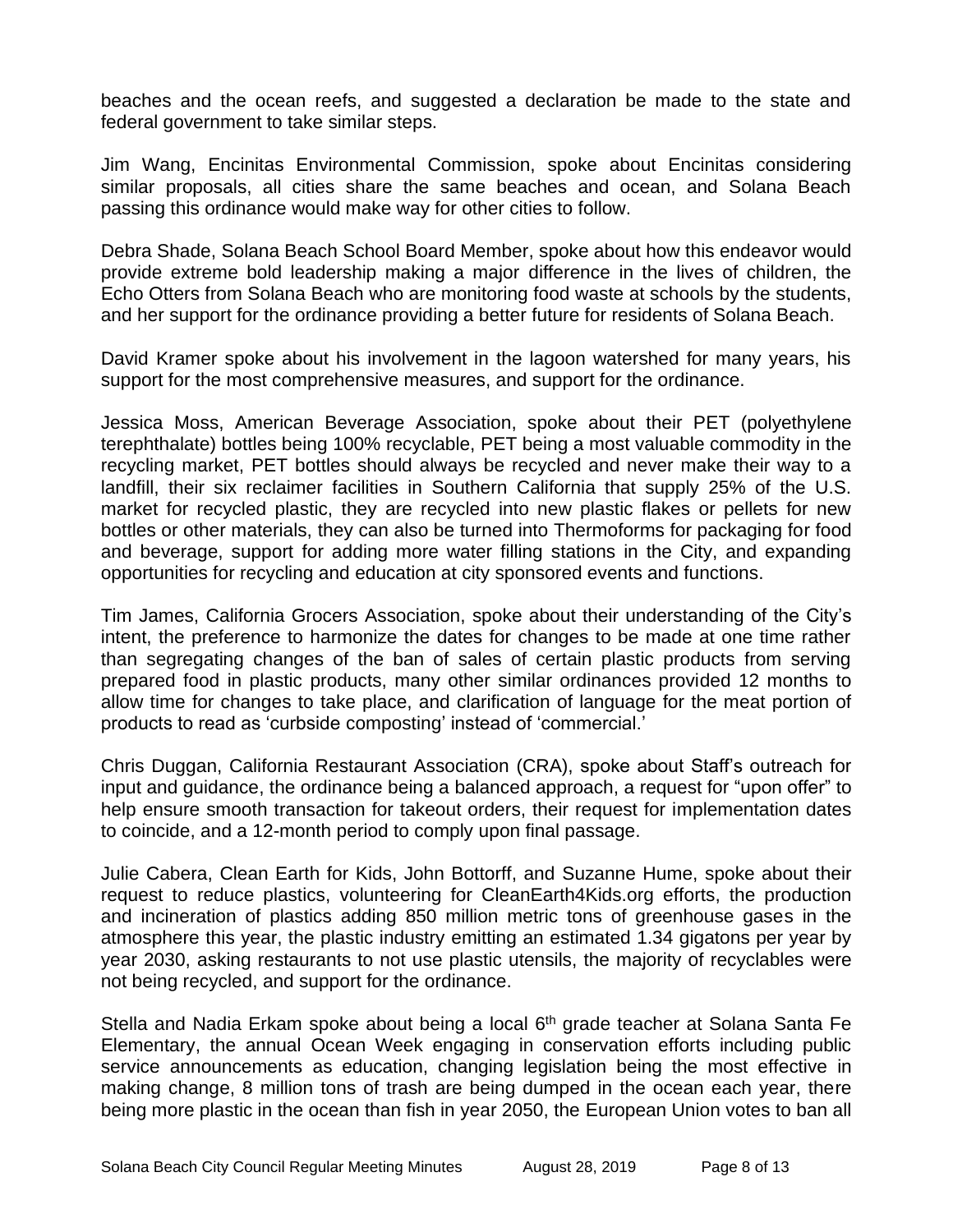single use plastics by 2021, passing laws to protect the environment, and protecting the City from this pollution.

Rachel Zahn read an opinion from Lisa Levin, Oceanographer, Scripps Institute, stating that she preferred the strongest prohibitions on single use plastics, her deep ocean study witnessing harmful plastic at the deepest parts of the ocean, her witness of piles of bags in 10,980 meters deep in the Mariana Trench, the sight of small pieces of plastic everywhere including in the fish and shellfish, and that Solana Beach would serve as a model for other Southern California communities on how to reduce single use plastic.

Anne Marie Oldham, San Diego 350, Climate Reality Project, spoke about being a sustainability teacher at St. James Academy, recyclable materials are not being recycled, the goal should zero waste, microplastics have been detected in rain in the most remote places in the world, St. James' efforts in alternatives to Keurig pods, use of Fairtrade coffee, washing reusable plates, containers and dishes instead of using plastic disposable dishes, and the need to focus on curbside composting.

Jessica Toth, Executive Director of Solana Center for Environmental Innovation, spoke about the environmental costs of wasting and irresponsible disposing of resources, the ordinance would impact the amount of plastics disposed and public awareness, the need for less disposal rather than more recycling, and support for the ordinance.

Council and Staff discussed considering the recommended definition changes, unifying the effective dates to one 12-month period, drive-thru business to provide upon request, changing language from commercial to curbside, change language from less than 1 liter to 1 liter or less, expanding water filling stations around the City, leaving out aluminum cans and glass bottles due to their higher recyclable rate, waiver for a disability and not deny those customers with disabilities requiring certain products, outreach effort to establishments regarding maintaining items required for disabled patrons,

**Motion:** Moved by Councilmember Becker and second by Mayor Zito to approve Staff recommendations, and modifying the effective dates to be 12 months from the enactment, change language from commercial composting to curbside composting, for versions 5.03.050 and 5.03.080 the broad comprehensive version would be used, for 5.05.010 version two would be used, removing 5.05.080 and return to Council with a policy, and change language from 'less than 1 liter' to '1 liter or less'. **Approved 5/0:** Ayes: Zito, Edson, Becker, Harless and Hegenauer. Noes: None. Motion carried unanimously.

Mayor Zito recessed the meeting at 8:45 p.m. for a break and reconvened at 8:55 p.m.

# **C.3. Introduce (1 st Reading) Ordinance 505 – Safe Storage of Firearms.** (File 0250-70)

Recommendation: That the City Council

1. Introduce **Ordinance 505** amending SBMC Chapter 7.20 to add a new section 7.20.030, relating to the safe storage of firearms.

[Item C.3. Report \(click here\)](https://solanabeach.govoffice3.com/vertical/Sites/%7B840804C2-F869-4904-9AE3-720581350CE7%7D/uploads/Item_C.3._Report_(click_here)_08-28-19_-_O.pdf)  [Item C.3. Supplemental Docs \(Updated 8-28 at 215pm\)](https://solanabeach.govoffice3.com/vertical/Sites/%7B840804C2-F869-4904-9AE3-720581350CE7%7D/uploads/Item_C.3._Supplemental_Docs_(Upd._8-28_-_2pm)_-_O.pdf)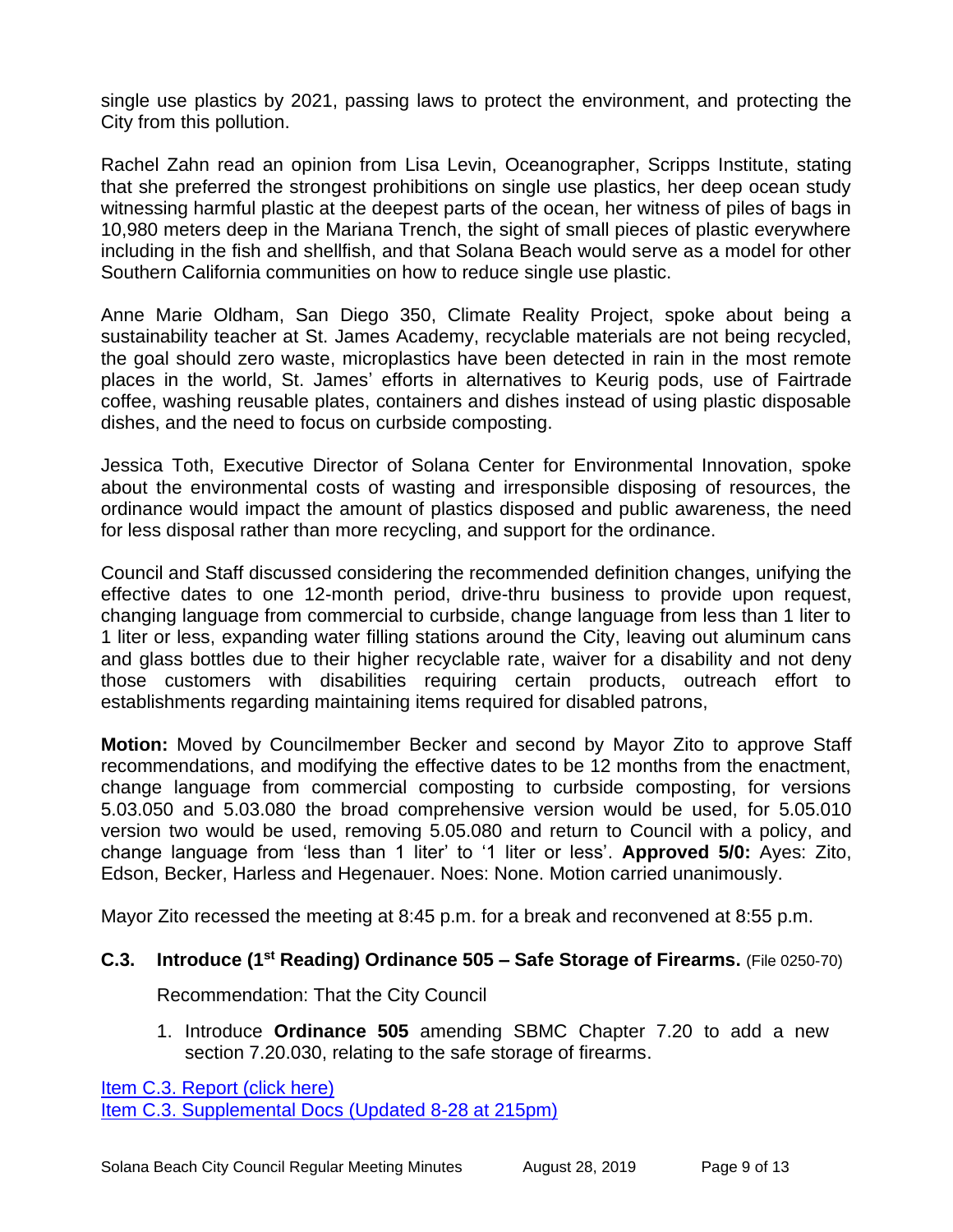*Posted Reports & Supplemental Docs contain records up to the cut off time, prior to the start of the meeting, for processing new submittals. The final official record containing handouts, PowerPoints, etc. can be obtained through a Records Request to the City Clerk's Office.*

Greg Wade, City Manager, introduced the item.

Cindi Clemons spoke about mass shooters at San Diego schools who each took a gun from their childhood homes and killed and injured 30 people and traumatized many others, parents were not held responsible for the access to the guns in their homes, the need for safer gun storage, and stronger penalties for those who don't comply.

Adele Josepho spoke about being a retired psychiatrist, having treated victims of violence and individuals dangerous to others and themselves, statistics that guns in the home are used 11 times more often in death by suicide and 7 times more often in assault and homicide than either for self-defense against home intruders, safe storage of firearms can add a lifesaving layer or protection keeping children safer, reducing suicides, homicides, and accidental lethal and non-lethal shooting events, and support for the ordinance.

Robbie Glatts, high school student at Canyon Crest Academy, spoke of not trusting and acting on fire drill protocol for fear that it may be a ploy by an active shooter, school active shooter drills, student discussions among themselves on how they will respond in an active shooter situation, and support for the safe storage of firearms ordinance.

**Motion:** Moved by Councilmember Harless and second by Councilmember Becker to approve Staff recommendation. **Approved 5/0:** Ayes: Zito, Edson, Becker, Harless and Hegenauer. Noes: None. Motion carried unanimously.

# **B. PUBLIC HEARINGS:** (B.1. – B.2.)

This portion of the agenda provides citizens an opportunity to express their views on a specific issue as required by law after proper noticing by submitting a speaker slip (located on the back table) to the City Clerk. After considering all of the evidence, including written materials and oral testimony, the City Council must make a decision supported by findings and the findings must be supported by substantial evidence in the record. An applicant or designee(s) for a private development/business project, for which the public hearing is being held, is allotted a total of fifteen minutes to speak, as per SBMC 2.04.210. A portion of the fifteen minutes may be saved to respond to those who speak in opposition. All other speakers have three minutes each. Please be aware of the timer light on the Council Dais.

#### **B.1. Public Hearing: 652 Stevens, Applicant: 652 Stevens LLC, Case 17-17-34.** (File 0600-40)

The proposed project meets the minimum zoning requirements under the SBMC, may be found to be consistent with the General Plan and may be found, as conditioned, to meet the discretionary findings required as discussed in this report to approve a DRP and VAR and administratively issue a SDP. Therefore, Staff recommends that the City Council:

- 1. Conduct the Public Hearing: Open the Public Hearing, Report Council Disclosures, Receive Public Testimony, and Close the Public Hearing.
- 2. Find the project exempt from the California Environmental Quality Act pursuant to Section 15332 of the State CEQA Guidelines; and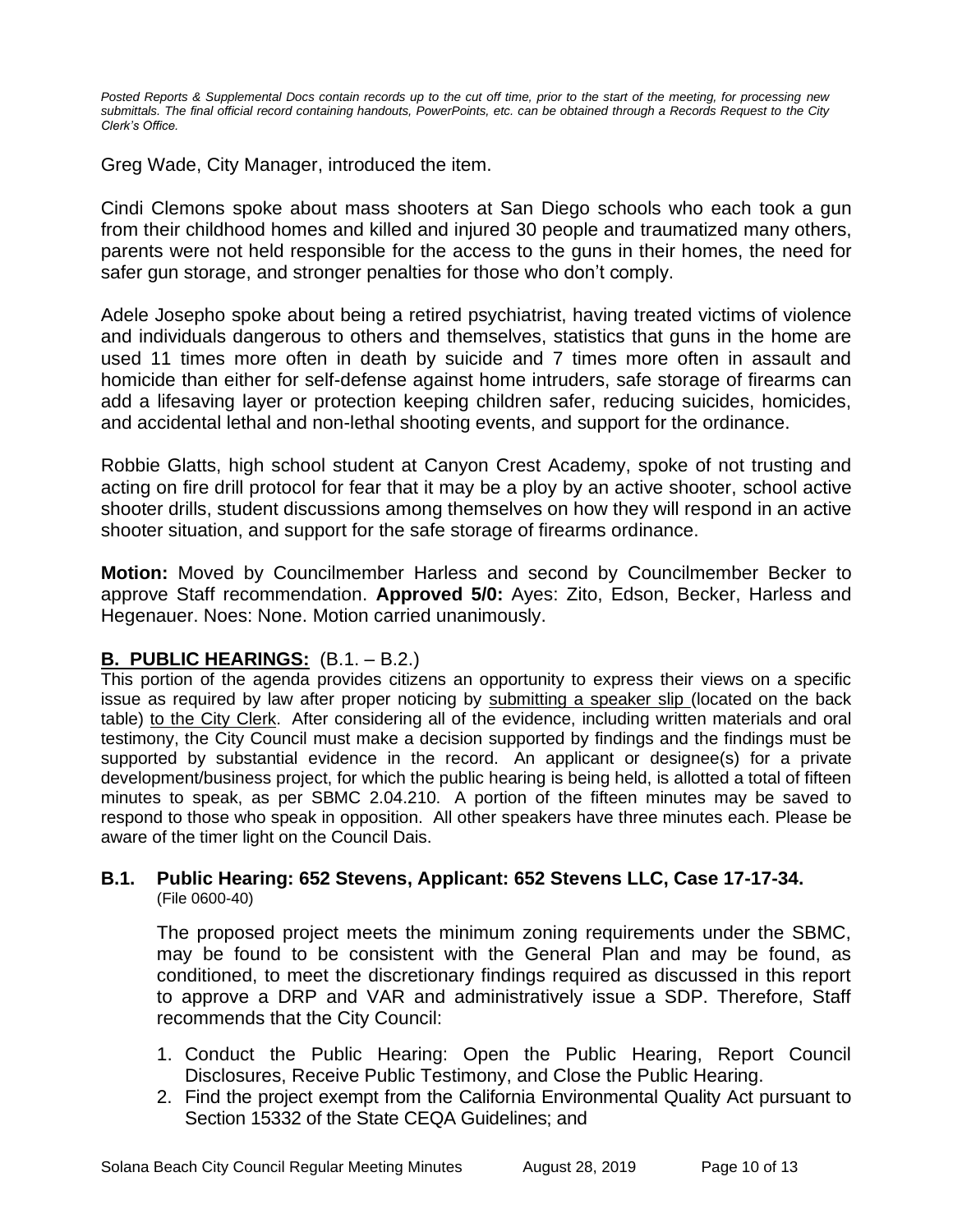3. If the City Council makes the requisite findings and approves the project, adopt **Resolution 2019-116** conditionally approving a DRP, SDP, and VAR to demolish an existing structure and construct a mixed-use development consisting of a twostory commercial dentist office and one (1) residential unit located over an ongrade off-street parking carport at 652 Stevens Avenue, Solana Beach.

[Item B.1. Report \(click here\)](https://solanabeach.govoffice3.com/vertical/Sites/%7B840804C2-F869-4904-9AE3-720581350CE7%7D/uploads/Item_B.1._Report_(click_here)_08-28-19_-_O.pdf)  [Item B.1. Staff Report Update \(click here\)](https://solanabeach.govoffice3.com/vertical/Sites/%7B840804C2-F869-4904-9AE3-720581350CE7%7D/uploads/B.1._Staff_Report_Update_1_(2).pdf)  [Item B.1. Supplemental Docs \(updated 8-27 at 6pm\)](https://solanabeach.govoffice3.com/vertical/Sites/%7B840804C2-F869-4904-9AE3-720581350CE7%7D/uploads/Item_B.1._Supplemental_Docs_(Upd_8-27_at_1230pm).pdf)

*Posted Reports & Supplemental Docs contain records up to the cut off time, prior to the start of the meeting, for processing new submittals. The final official record containing handouts, PowerPoints, etc. can be obtained through a Records Request to the City Clerk's Office.*

Greg Wade, City Manager, introduced the item.

Katie Benson, Sr. Planner, presented a PowerPoint (on file).

Mayor Zito opened the public hearing.

Council disclosures.

Council and Staff discussed the width of the front property line and being a legal nonconforming lot, height of the north sidewall, whether 20 feet was sufficient for backout access of vehicles, access to the lower residential unit, flat roof not planned for photovoltaic system or energy savings, third floor overhang, and no monument sign.

Azita Vakili, Applicant, spoke about her history in the community and her efforts to conform to the City regulations on the proposed project.

Council, Applicant, and Architect discussed a condition requiring solar panels, space for electric vehicle charger, a sign plan, and removing front wall and allowing for bicycles, the architectural feature of the front wall, trash location, expanding planter, landscape perimeter buffer, options for 22 feet backup, the need for a minor exception versus a variance, access for lower residential unit, circular entry primarily intended for dental staff, parking regulations, accessing the street from the residential deck and accessing the office from the residence, plate heights, access to mechanical crawl space, marking residential parking spaces, elimination of second residential rental, roof adjacent to deck for HVAC and plants, location of study, and overall length of structure and length of wall.

Lisa Montes (time donated by Tracy Richmond) spoke about opposing the project, it not being within the scale of the surrounding area, it being a large building stuffed into a small lot, the structure being too tall, not compatible with the Eden Gardens area, City zoning having a max height but not a guaranteed height, and the surrounding neighborhood compared with the current neighborhood,

Danny Hernandez spoke about the issue with the mass and height, parking concerns, his objection to variances for parking and landscaping, and parking issues from other multi-use projects that were not using their garages.

Jessie Irene Young spoke about the property being zoned as commercial but the project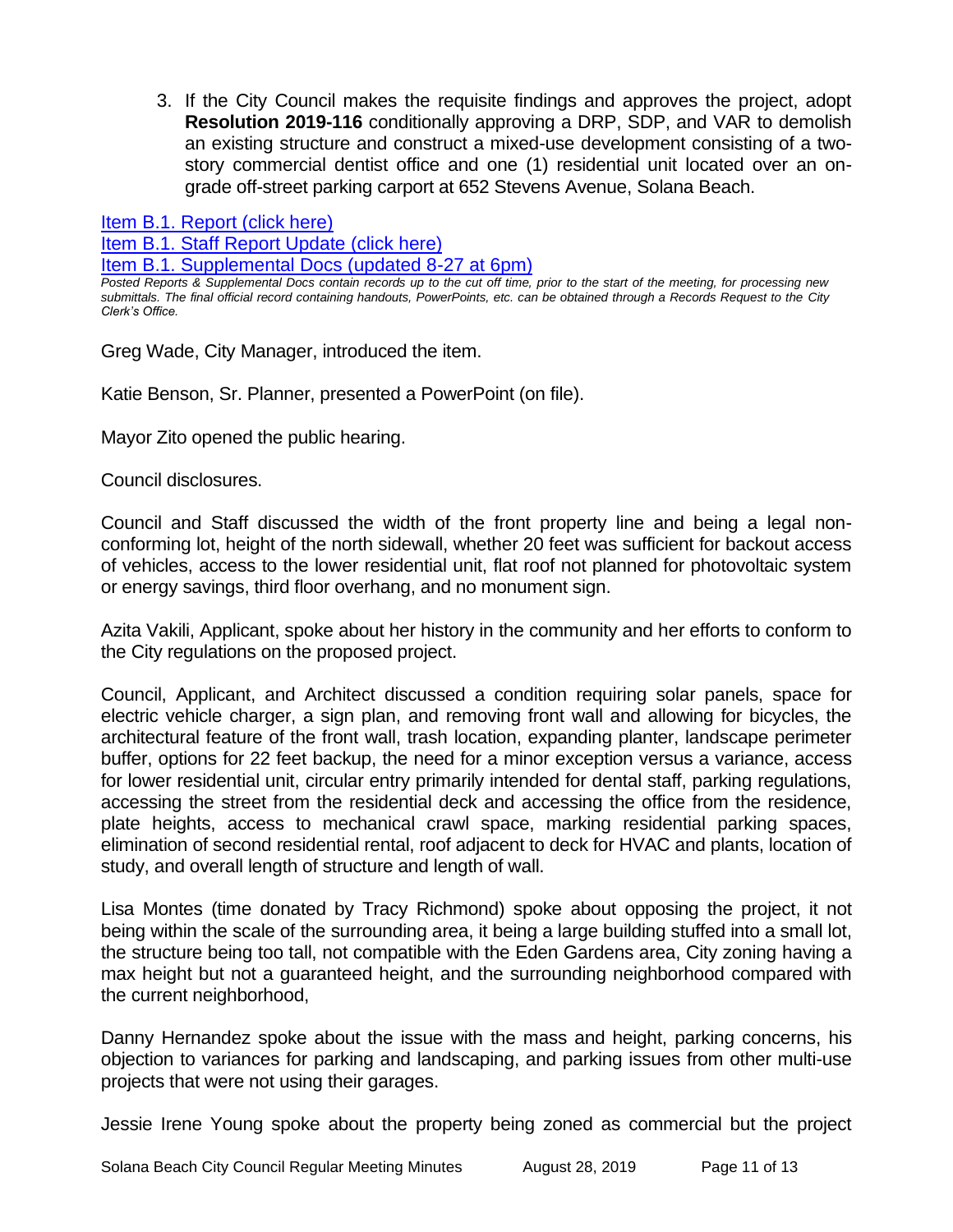design was out of character with the neighborhood, the structure was too large, the wall was too long, and concerns about guest parking for the residence.

Rich Villasenor stated the project was not compatible with the neighborhood due to scale, building height, and mass, citing the 35-foot overhang, long wall and need for more landscaping, objection to the variances, and the need for a redesign of the project to fit into the history and culture of Eden Gardens.

Mr. Vakili, Applicant, said that he and his wife had been working with the City for a year and a half to comply with the area and lot, that parking was underground so the project was not three stories, there was a building behind the property as tall and a taller building on the next street, the proposal was below the height restriction, they had lived in Solana Beach for 27 years and wanted the project to be right for everyone.

Council, Applicant and Architect discussed potentially lowering the carport to reduce the height, required parking, working with typography of the land, the narrow and long commercial lot, potentially pushing part of the bedroom of the second story residence forward, and possibility of design element changes to the North and East walls that reduce the bulk and mass, that the commercial space and living space was at street level, changing structure positioning on the lot further west with rear parking, drainage and bio swale, and softening the mass and scale appearance of North wall.

Discussion continued regarding reducing the carport, the carport creating a visual reprieve, elevations, the lot being extremely narrow, access for fire vehicles, soften the look for looming scale and mass, and shifting the structure.

Councilmembers shared the difficulty in making the findings for the DRP with the mass and bulk of the structure and character of the neighborhood, preference for a minor exception regarding the landscape buffer rather than a variance, and the option of the applicant to ask for a continuance to redesign the structure or having Council proceed with a vote.

**Motion:** Moved by Deputy Mayor Edson and second by Councilmember Hegenauer to close the public hearing and return the item in the future. **Approved 5/0:** Ayes: Zito, Edson, Becker, Harless and Hegenauer. Noes: None. Motion carried unanimously.

**Motion:** Moved by Deputy Mayor Edson and second by Councilmember Becker to continue to the next item, after 10:30 p.m. **Approved 5/0:** Ayes: Zito, Edson, Becker, Harless and Hegenauer. Noes: None. Motion carried unanimously.

#### **B.2. Public Hearing: 412 N. Acacia, Applicant: Hemmerich, Case 17-19-05.** (File 0600-40)

The proposed project meets the minimum objective requirements under the SBMC, may be found to be consistent with the General Plan and may be found, as conditioned, to meet the discretionary findings required as discussed in this report to approve a DRP (Development Review Permit) and administratively issue a SDP (Structure Development Permit). Therefore, Staff recommends that the City Council: